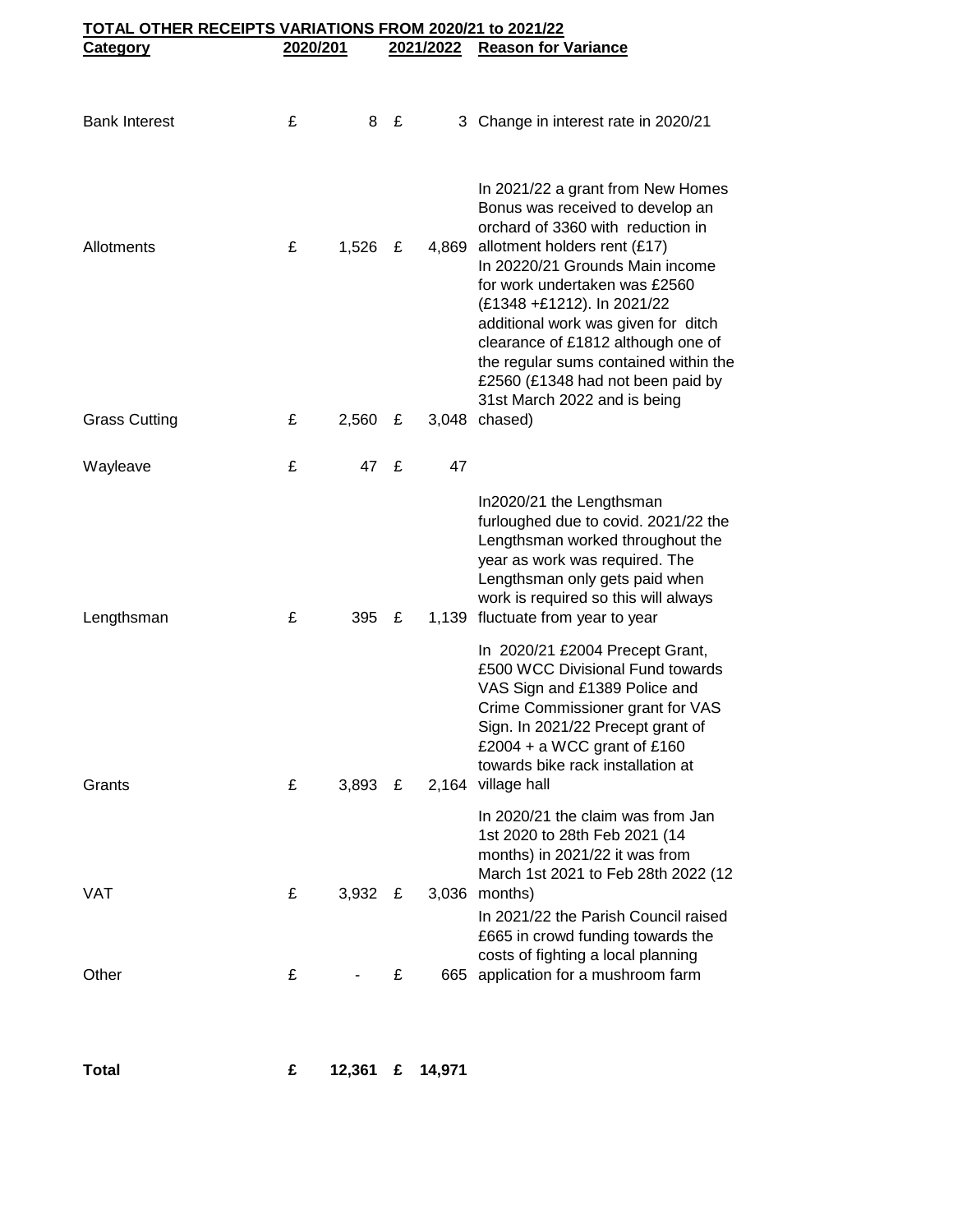## **TOTAL ALL OTHER PAYMENTS VARIATIONS FROM 2020/21 to 2021/22 Category 2020/201 2021/2022 Reason for Variance**

| vat                    | 2728 | In 2021/22 a VAS sign was purchased<br>3056 incurring a one off cost of £378                                                                                                                                                                                                       |
|------------------------|------|------------------------------------------------------------------------------------------------------------------------------------------------------------------------------------------------------------------------------------------------------------------------------------|
|                        |      | In 2020/21 no travel costs due to COVID.<br>Meetings resumed in 2021/22 in sept<br>and travel costs x 7 months (8 journeys<br>at £18.45 totalled £147.60 additional<br>travel costs. The Council is also now<br>paying 3.62 per month towards<br>membership to SLCC which totalled |
| <b>Clerk Expenses</b>  | 406  | 611 £43.44                                                                                                                                                                                                                                                                         |
| Insurance              | 539  | 606 Increase in insurance rates<br>(shown in 2021/22) due to being in lower                                                                                                                                                                                                        |
| Audit                  | 400  | 300 expenditure limit                                                                                                                                                                                                                                                              |
|                        |      | Worcestershire CALC fees increase                                                                                                                                                                                                                                                  |
| <b>Membership Fees</b> | 521  | 535 each year                                                                                                                                                                                                                                                                      |
| SWDP                   | 0    | 0                                                                                                                                                                                                                                                                                  |
| Office Equip           | 0    | 0<br>2020/21 new Chairman went on<br>Chairman training course. No training                                                                                                                                                                                                         |
| Training               | 30   | 0 required in 2021/22                                                                                                                                                                                                                                                              |
| Misc                   | 0    | 0                                                                                                                                                                                                                                                                                  |
|                        |      | In2020/21 the Lengthsman<br>furloughed due to covid. Did start<br>work later in the year and then<br>resigned in Jan 21. New lengthsman<br>has worked regularly throughout the                                                                                                     |
| Lengthsman             | 396  | 1249 year                                                                                                                                                                                                                                                                          |
|                        |      | in 2020/21 £225 was allotment water<br>costs. Water costs for 2021/22 were<br>£272 and £3967 was spent creating a                                                                                                                                                                  |
| Allotments             | 225  | 4297 new orchard in 2021/22                                                                                                                                                                                                                                                        |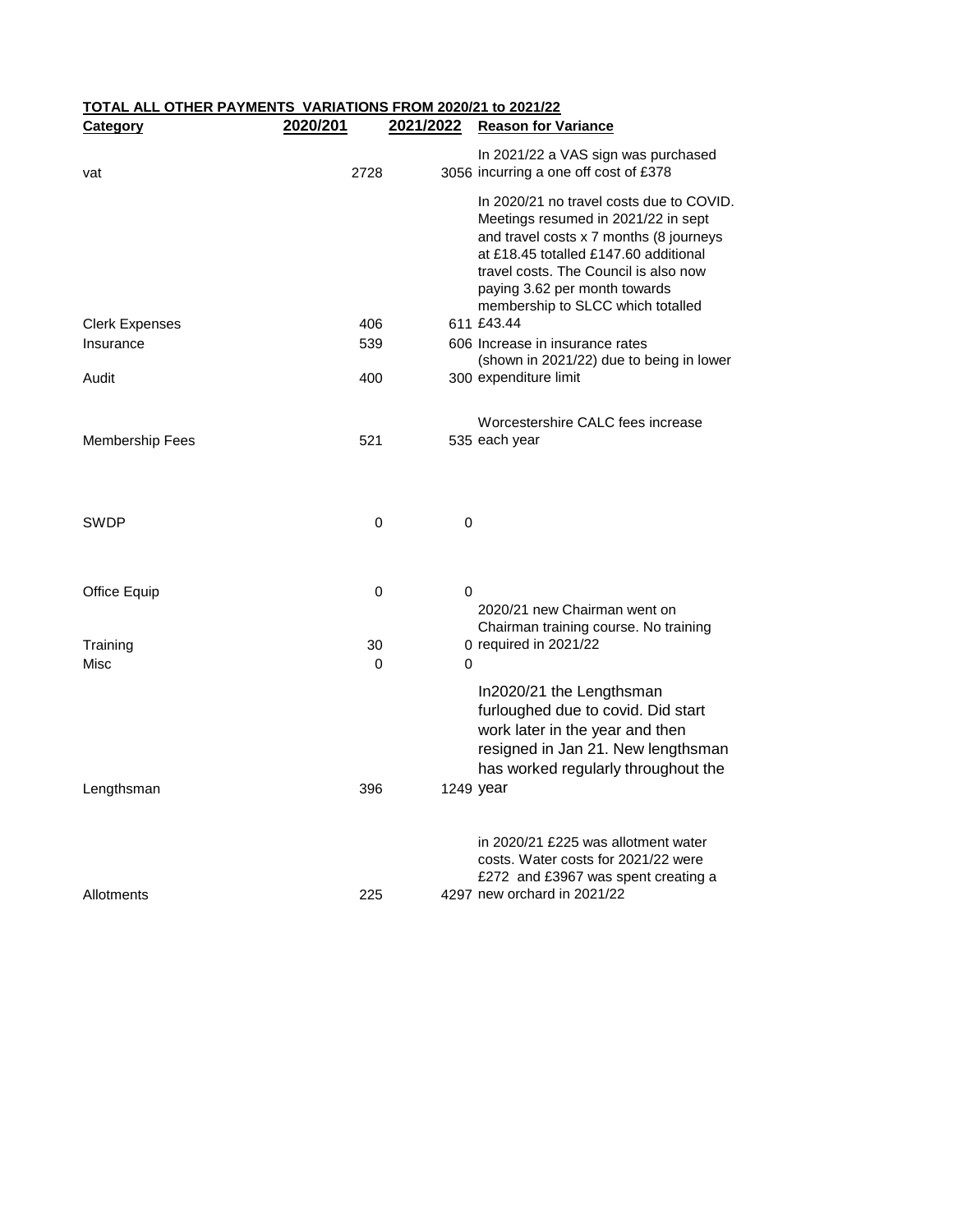|                            |      | In 2021/22 Pinvin PC began maintaining<br>a ditch on behalf of Rooftop Housing<br>Association costing £1812. this and a<br>cost of living increase in grass cutting<br>rates were the reason for 2021/22<br>variance to 2020/21 - April 2021<br>Minutes - Minute (4k) approved the<br>2021 quote for grass cutting. (The<br>2021 Net quote is: Grass cutting<br>£368.75 per cut, monthly footpath<br>£14.60 per cut;<br>and the playing field £86.50 per cut all<br>plus VAT.<br>The 2020 prices were Grass cutting<br>£358.00 per cut; foot path £12 cut per<br>month; |
|----------------------------|------|-------------------------------------------------------------------------------------------------------------------------------------------------------------------------------------------------------------------------------------------------------------------------------------------------------------------------------------------------------------------------------------------------------------------------------------------------------------------------------------------------------------------------------------------------------------------------|
| <b>Grass Cutting</b>       | 3627 | 5587 playing field £80.00 all plus VAT.                                                                                                                                                                                                                                                                                                                                                                                                                                                                                                                                 |
|                            |      | Expenditure 2020/21 was for supply 2<br>new litterbins (cost £1272) (and empty<br>and cleanse 1 litterbin (cost £75) ---<br>2021/22 expenditure was litterbin empty<br>and cleanse 2 litterbins (cost £155)                                                                                                                                                                                                                                                                                                                                                             |
| <b>Street Furniture</b>    | 1347 | 155 Wychavon DC<br>2 New VAS sign purchased 2021/22                                                                                                                                                                                                                                                                                                                                                                                                                                                                                                                     |
| Speed Init                 |      | 3748 cost £3748<br>2020/21 new contract during the year                                                                                                                                                                                                                                                                                                                                                                                                                                                                                                                 |
| <b>Street light Energy</b> | 1668 | with Npower usage slightly vary between<br>1518 years                                                                                                                                                                                                                                                                                                                                                                                                                                                                                                                   |
|                            |      | Replacement of defective streetlight                                                                                                                                                                                                                                                                                                                                                                                                                                                                                                                                    |
| <b>Street Light Main</b>   |      | 1400 2021/22 cost £1400                                                                                                                                                                                                                                                                                                                                                                                                                                                                                                                                                 |
| <b>Parish Games</b>        | 0    | $\Omega$<br>in 2021/22 some essential tree work and                                                                                                                                                                                                                                                                                                                                                                                                                                                                                                                     |
| Mem Hall                   | 0    | car park work was undertaken at the<br>620 village hall cost £620                                                                                                                                                                                                                                                                                                                                                                                                                                                                                                       |
|                            |      | 2020/21 towards end of December the<br>Council took over managing the Pinvin<br>Playing Fields- costs incurred for grass<br>cutting. Pitches need maintaining all year<br>round but 2020/21 was a 3 month period                                                                                                                                                                                                                                                                                                                                                        |
| <b>Playing Fields</b>      | 480  | 2143 and 2021/22 was a 12 month period.                                                                                                                                                                                                                                                                                                                                                                                                                                                                                                                                 |
|                            |      | In 2020/21 new Teen Shelter and<br>Basket Ball Hoop installed costing<br>£6091. In 2021/22 essential maint to                                                                                                                                                                                                                                                                                                                                                                                                                                                           |
| Playground                 | 6091 | 524 matting was undertaken costing £524.<br>In 2020/21 arts grants were given for<br>workshops at £300. In 2021/22 £250 was<br>given as a grant towards the village                                                                                                                                                                                                                                                                                                                                                                                                     |
| Donations/Gifts            | 300  | 250 magazine "Pinpoint"<br>2020/21 defibrillator pads etc - No                                                                                                                                                                                                                                                                                                                                                                                                                                                                                                          |
| Defibrillator              | 269  | 0 expenditure 2021/22                                                                                                                                                                                                                                                                                                                                                                                                                                                                                                                                                   |
| <b>Election Costs</b>      | 0    | 0                                                                                                                                                                                                                                                                                                                                                                                                                                                                                                                                                                       |
| Website                    | 180  | Slight variance due to a small website<br>upgrade requested to accommodate<br>201 planning application support                                                                                                                                                                                                                                                                                                                                                                                                                                                          |
|                            |      | All expenditure in 2021/22 was covering<br>costs associated with a contentious<br>planning application and included                                                                                                                                                                                                                                                                                                                                                                                                                                                     |
| Provisions                 | 0    | 1216 planning consultancy costs, banners etc.                                                                                                                                                                                                                                                                                                                                                                                                                                                                                                                           |
| Legal                      | 0    | 0                                                                                                                                                                                                                                                                                                                                                                                                                                                                                                                                                                       |